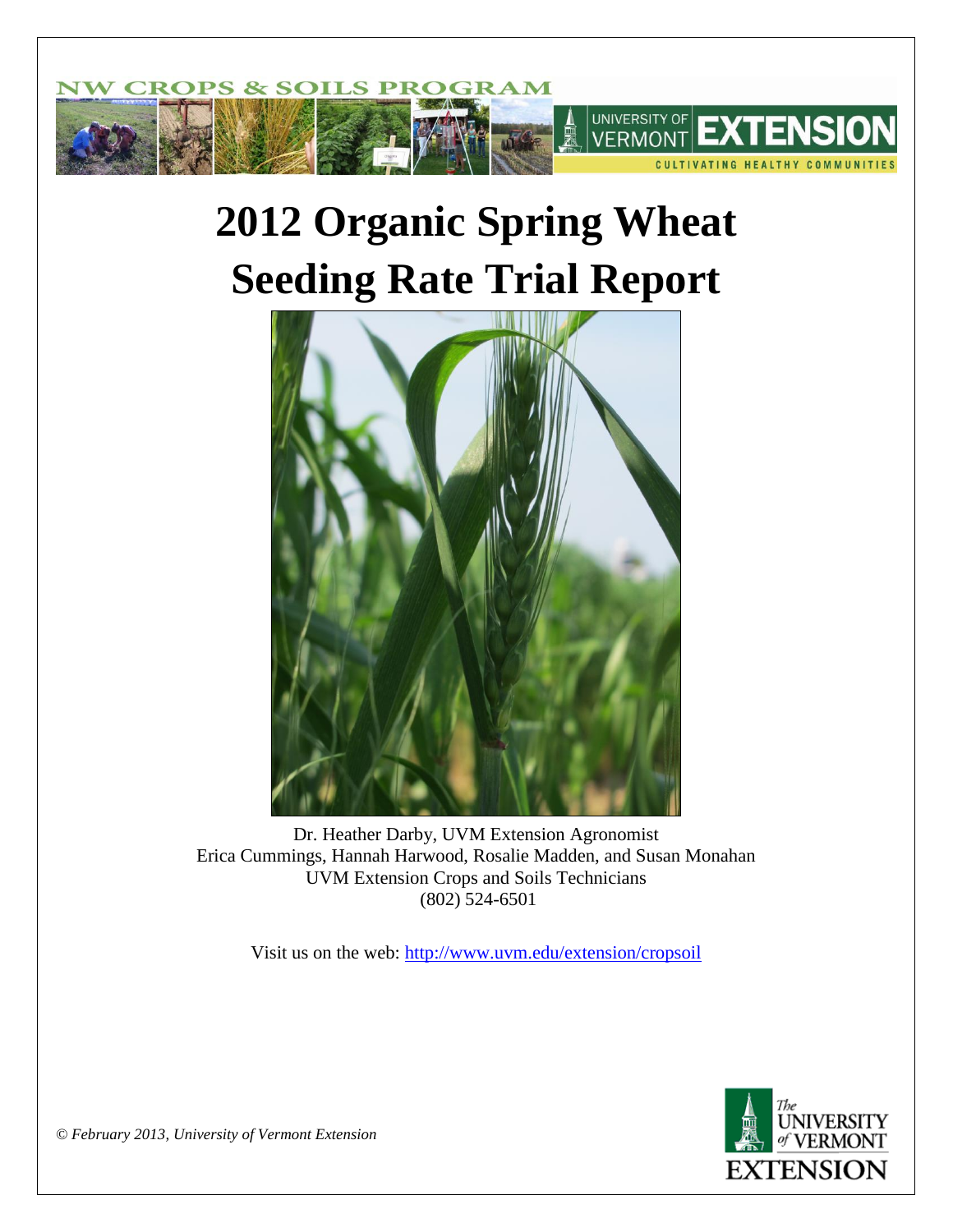#### **2012 ORGANIC SPRING WHEAT SEEDING RATE TRIAL REPORT**

Dr. Heather Darby, University of Vermont Extension [Heather.Darby\[at\]uvm.edu](mailto:Heather.Darby@uvm.edu)

Throughout Vermont and the Northeast, the demand for local organically grown wheat continues to rise. Due to this demand, there has been a renewed interest by producers to add wheat into their crop rotations. Several producers have asked questions about the best agronomic practices for cultivating organic spring wheat. As a result, University of Vermont Extension has been developing best agronomic practices for wheat production in the Northeast. Seeding rates can influence weed populations as well as overall yield and quality. The purpose of this trial was to determine optimum seeding rates for organic spring wheat in Vermont.

### **MATERIALS AND METHODS**

In April of 2012, an organic spring wheat seeding rate trial was established at the Borderview Research Farm in Alburgh, Vermont. The experimental plot design was a randomized complete block with four replications. The seedbed at the Alburgh location was prepared by conventional tillage methods. All plots were managed with practices similar to those used by producers in the surrounding areas (Table 1). The previous crop planted in the site was sunflowers. In March 2012, the field was disked and spike-toothed harrowed to prepare for planting. The plots were seeded with a Kincaid Cone Seeder on 16-Apr at seeding rates of 50, 75, 100, 125, 150, 175 or 200 lbs  $ac^{-1}$  with hard red spring wheat (var. 'Barlow'). Plot size was 6' x 20'.

|                                | Alburgh, VT                                   |  |  |  |
|--------------------------------|-----------------------------------------------|--|--|--|
| <b>Trial information</b>       | <b>Borderview Research Farm</b>               |  |  |  |
| Soil type                      | Benson rocky silt loam                        |  |  |  |
| Previous crop                  | No-till Sunflowers                            |  |  |  |
| Seeding Rates (lbs $ac^{-1}$ ) | 50, 75, 100, 125, 150, 175 & 200              |  |  |  |
| <b>Row spacing (in)</b>        | 6                                             |  |  |  |
| <b>Replicates</b>              | 4                                             |  |  |  |
| <b>Planting date</b>           | $16$ -Apr                                     |  |  |  |
| Harvest date                   | $23$ -Jul                                     |  |  |  |
| Harvest area (ft)              | 5 x 20                                        |  |  |  |
| <b>Tillage operations</b>      | Fall plow, spring disk & spike-toothed harrow |  |  |  |

| Table 1. General plot management of the spring wheat seeding rate trial. |  |
|--------------------------------------------------------------------------|--|
|                                                                          |  |

Populations were measured on 16-May by taking two, 0.3 meter plant counts per plot.

Grain plots were harvested at the Alburgh site with an Almaco SPC50 plot combine on 23-Jul, the harvest area was 5' x 20'. At the time of harvest, plant heights were measured excluding the awns in inches. A visual estimate of what percent a plot was lodged and the severity of lodging was recorded based on a visual rating with a  $1 - 5$  scale, where 1 indicates minor plant lodging and wheat could still be combined and 5 indicates severe lodging and a complete crop loss. In addition, grain moisture, test weight and yield were calculated.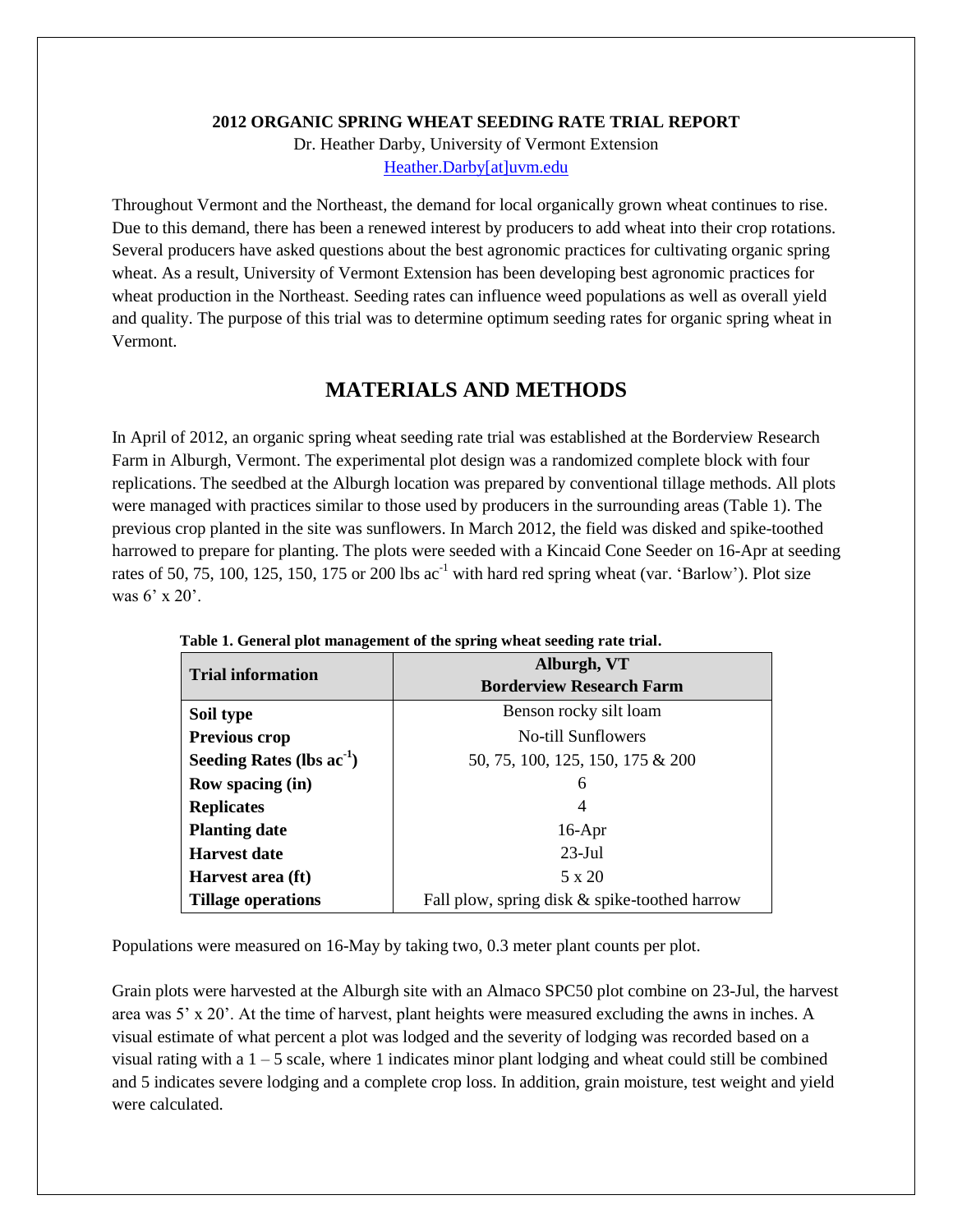Following harvest, seed was cleaned with a small Clipper cleaner (A.T. Ferrell, Bluffton, IN). An approximate one pound subsample was collected to determine quality. Quality measurements included standard testing parameters used by commercial mills. Test weight was measured by the weighing of a known volume of grain. Generally the heavier the wheat is per bushel, the higher baking quality. The acceptable test weight for bread wheat is 56-60 lbs per bushel. Once test weight was determined, the samples were then ground into flour using the Perten LM3100 Laboratory Mill. At this time, flour was evaluated for its protein content and falling number. Grains were analyzed for protein content using the Perten Inframatic 8600 Flour Analyzer. Grain protein affects gluten strength and loaf volume. Most commercial mills target 12-15% protein. Protein was calculated on a 12% moisture and 14% moisture basis. The determination of falling number (AACC Method 56-81B, AACC Intl., 2000) was measured on the Perten FN 1500 Falling Number Machine. The falling number is related to the level of sprout damage that has occurred in the grain. It is measured by the time it takes, in seconds, for a stirrer to fall through a slurry of flour and water to the bottom of the tube. Falling numbers greater than 350 indicate low enzymatic activity and sound quality wheat. A falling number lower than 200 indicates high enzymatic activity and poor quality wheat.

All data was analyzed using a mixed model analysis where replicates were considered random effects. The LSD procedure was used to separate seeding rate means when the F-test was significant  $(P< 0.10)$ .

# **LEAST SIGNIFICANT DIFFERENCE (LSD)**

Variations in yield and quality can occur because of variations in genetics, soil, weather and other growing conditions. Statistical analysis makes it possible to determine whether a difference among varieties is real or whether it might have occurred due to other variations in the field. At the bottom of each table, a LSD value is presented for each variable (e.g. yield). Least Significant Differences at the 10% level of probability are shown. Where the difference between two varieties within a column is equal to or greater than the LSD value at the bottom of the column, you can be sure in 9 out of 10 chances that there is a real difference between the two varieties. In the example below, variety A is significantly different from variety C, but not from variety B. The difference between A and B is equal to 725, which is less than the LSD value of 889. This means that these varieties did not differ in yield. The difference between A and C is equal to 1454, which is greater than the LSD value of 889. This means that the yields of these varieties were significantly different from one another. The asterisk indicates that variety B was not significantly lower than the top yielding variety.

| <b>Variety</b> | Yield |  |  |
|----------------|-------|--|--|
| A              | 3161  |  |  |
| B              | 3886* |  |  |
| C              | 4615* |  |  |
| LSD            | 889   |  |  |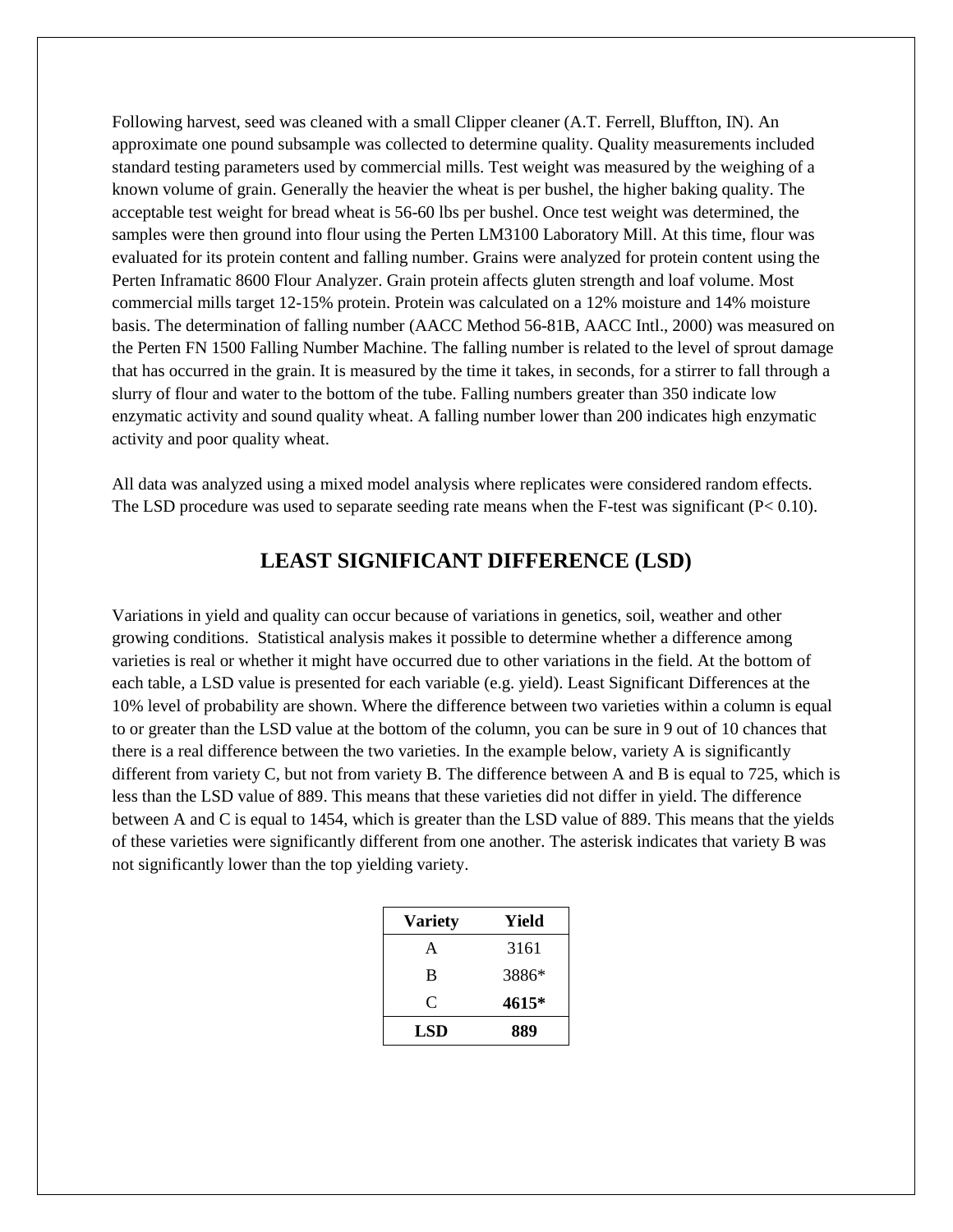## **RESULTS AND DISCUSSION**

Seasonal precipitation and temperatures were recorded at a weather station in close proximity to the 2012 trial site (Table 2). The growing season this year was marked by higher than normal temperatures and less than average rainfall, especially in the months of June and July. From April to July there was an accumulation of 3547 Growing Degree Days (GDDs) in Alburgh which is 195 GDDs higher than the 30 year average.

| Alburgh, VT                   | April   | <b>May</b> | June    | <b>July</b> |
|-------------------------------|---------|------------|---------|-------------|
| Average Temperature (F)       | 44.9    | 60.5       | 67.0    | 71.4        |
| Departure from Normal         | 0.10    | 4.10       | 1.20    | 0.80        |
|                               |         |            |         |             |
| Precipitation (inches) *      | 2.64    | 3.90       | 3.22    | 3.78        |
| Departure from Normal         | $-0.18$ | 0.45       | $-0.47$ | $-0.37$     |
|                               |         |            |         |             |
| Growing Degree Days (base 32) | 396     | 884        | 1046    | 1221        |
| Departure from Normal         | 12.0    | 128        | 32.0    | 23.0        |

**Table 2. Temperature and precipitation summary for Alburgh, VT, 2012.**

Based on weather data from Davis Instruments Vantage pro2 with Weatherlink data logger.

Historical averages for 30 years of NOAA data (1981-2010).

\* Precipitation data from June-September 2012 is based on Northeast Regional Climate Center data from an observation station in Burlington, VT.

Plant populations per acre were significantly different between seeding rates (Table 3). The highest plant population was at the seeding rate of 175 lbs  $ac^{-1}$  with 2,075,907 plants to the acre. Not surprisingly, 50 lbs  $ac^{-1}$  had the lowest plant population with 1,063,477 plants per acre. A low plant population in the 200 lbs ac<sup>-1</sup> treatment may be a result of high plant density causing smothering of plants. Plant heights and percent lodged were not significantly different among seeding rates.

| Seeding Rate                  | Plant population | Plant height | Lodging   | Severity  |  |
|-------------------------------|------------------|--------------|-----------|-----------|--|
| $\text{lbs}$ ac <sup>-1</sup> | per acre         | inches       | $\%$      | 1-5 scale |  |
| 50                            | 1063477          | 32.4         | 12.5      | 2.25      |  |
| 75                            | 1157062          | 34.0         | 7.50      | $1.75*$   |  |
| 100                           | 1071985          | 33.0         | 2.50      | $1.50*$   |  |
| 125                           | 1080492          | 33.4         | 7.50      | $0.50*$   |  |
| 150                           | 1590961          | 34.0         | 2.50      | $0.50*$   |  |
| 175                           | 2075907*         | 35.2         | 17.5      | 3.00      |  |
| 200                           | 1488867          | 34.3         | 16.3      | $1.25*$   |  |
| LSD(0.1)                      | 323224           | <b>NS</b>    | <b>NS</b> | 1.49      |  |
| Trial means                   | 1361250          | 34           | 9.5       | 1.5       |  |

**Table 3. The impact of seeding rate on plant populations, plant height and lodging, Alburgh, VT.**

Values shown in **bold** are of the highest value or top performing.

\* Wheat varieties that are not significantly different than the top performing variety in a column are indicated with an asterisk.

NS - None of the varieties were significantly different from one another.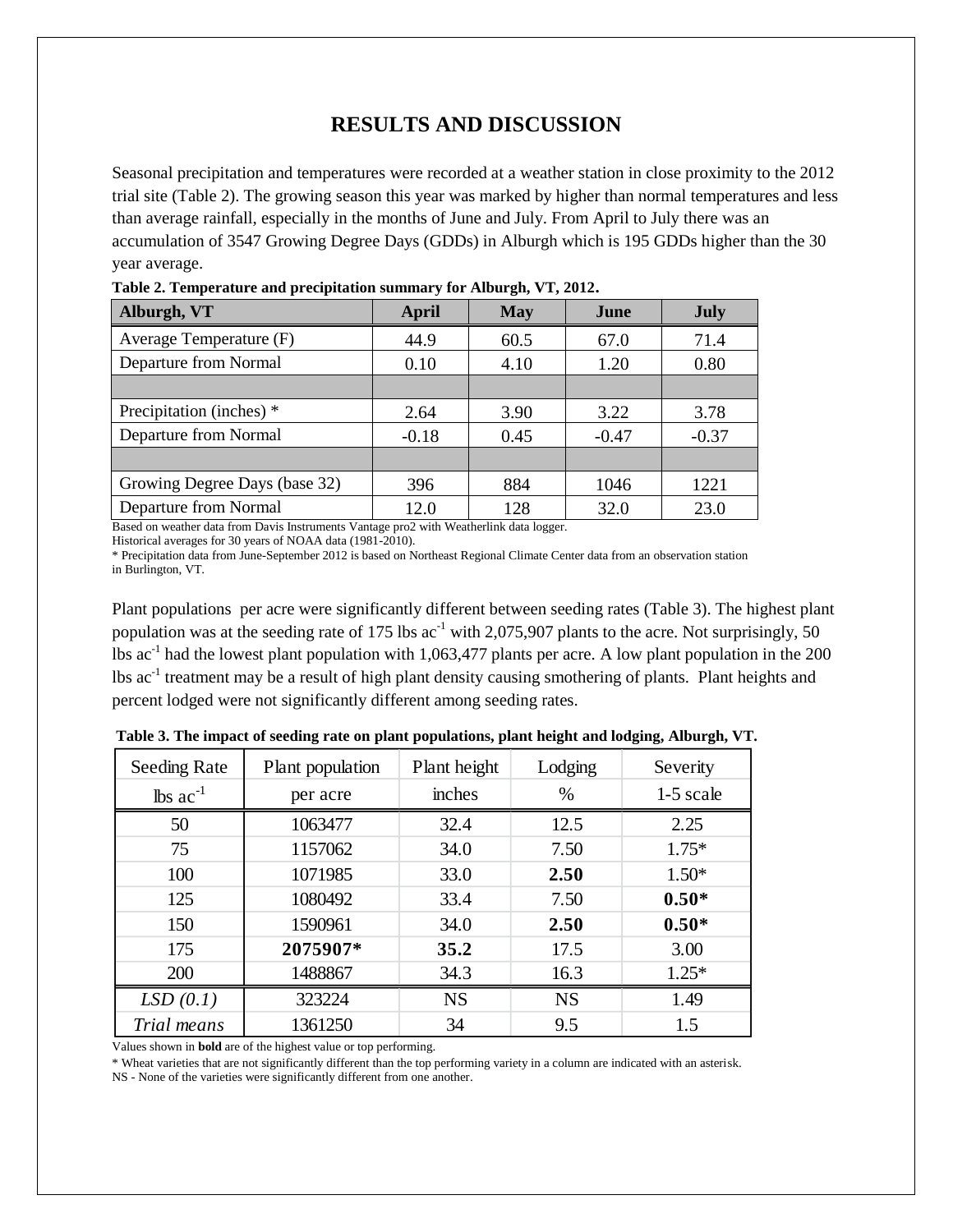Severity of lodging did differ significantly among seeding rates. The highest incidence and severity of lodging was observed in the 175 and 200 lbs ac<sup>-1</sup> treatment. Increased lodging in the plots with the highest plant populations could be due to competition for nutrients reducing plant strength. The lowest seeding rate of  $\bar{50}$  lbs ac<sup>-1</sup> also had high lodging, which could be due to too much fertility causing weak plants.

Seeding rate did not significantly impact grain yields, grain moisture and test weights (Table 4). The highest yielding seeding rate was 150 lbs  $ac^{-1}$  (2409 lbs  $ac^{-1}$ ). Interestingly, the lowest yielding seeding rate was 200 lbs  $ac^{-1}$  (1870 lbs  $ac^{-1}$ ). The lowest harvest moisture was the seeding rate of 200 lbs  $ac^{-1}$  $(16.8\%)$  and the highest was the seeding rate of 50 lbs ac<sup>-1</sup> (19.2%). All of the seeding rates, except for 50 lbs  $ac^{-1}$  (55.8 lbs bu<sup>-1</sup>) reached the optimal 56 to 60 lb bu<sup>-1</sup> test weight for wheat. The seeding rates did not significantly impact protein or falling number (Table 4). All of the seeding rates had protein levels that met industry standards of 12-14% . All of the falling numbers were above 250 seconds.

Early planting of wheat allowed all seeding rates to establish prior to significant weed growth. This may have led to all seeding rates having similar yields and quality.

| Seeding Rate  |               |           |                   | Quality         |              |           |
|---------------|---------------|-----------|-------------------|-----------------|--------------|-----------|
|               | Yield         | Moisture  | Crude protein $@$ | Crude protein @ | Falling      |           |
|               |               |           | Test weight       | 12% moisture    | 14% moisture | number    |
| lbs $ac^{-1}$ | lbs $ac^{-1}$ | $\%$      | bu $ac^{-1}$      | $\%$            | %            | seconds   |
| 50            | 1964          | 19.2      | 55.8              | 13.6            | 13.3         | 411       |
| 75            | 2146          | 17.8      | 57.0              | 13.9            | 13.5         | 408       |
| 100           | 2277          | 17.8      | 57.6              | 13.7            | 13.4         | 412       |
| 125           | 1928          | 18.6      | 57.3              | 13.7            | 13.4         | 414       |
| 150           | 2409          | 17.1      | 58.3              | 13.5            | 13.2         | 418       |
| 175           | 2309          | 17.3      | 58.5              | 13.8            | 13.5         | 418       |
| 200           | 1870          | 16.8      | 58.5              | 13.0            | 12.7         | 410       |
| LSD(0.1)      | <b>NS</b>     | <b>NS</b> | <b>NS</b>         | <b>NS</b>       | <b>NS</b>    | <b>NS</b> |
| Trial means   | 2129          | 17.8      | 57.6              | 13.6            | 13.3         | 413       |

**Table 4. The impact of seeding rate on wheat harvest and quality, Alburgh, VT.** 

Values shown in **bold** are of the highest value or top performing.

NS - None of the varieties were significantly different from one another.